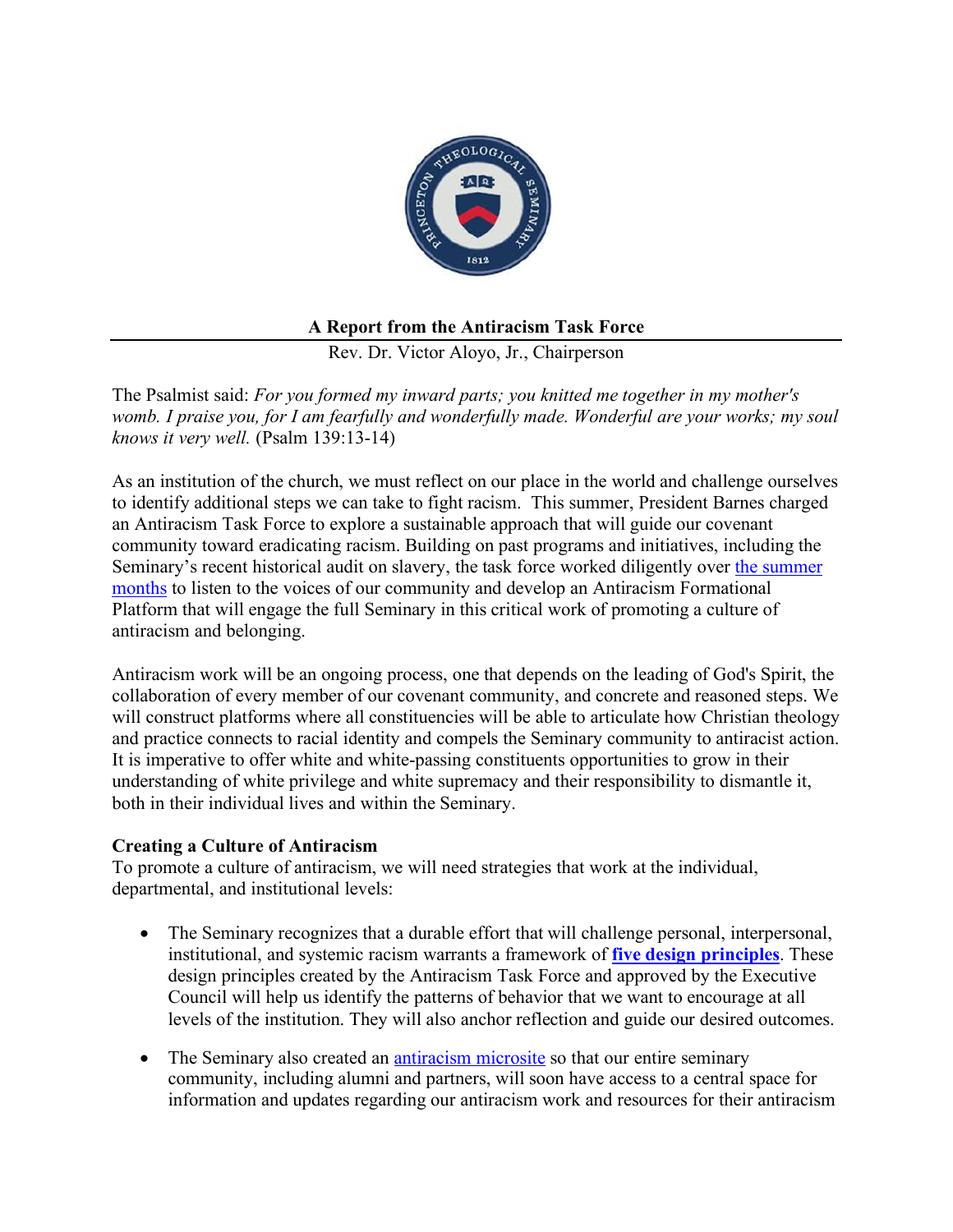formation that reflects a public and practical indication of the Seminary's commitment to address racism and embrace antiracism as an institution. Additionally, our microsite invites our entire seminary community to provide feedback on the Seminary's antiracism work and participate in ongoing antiracism formation.

- In partnership with the Chapel Office, we will weave threads of antiracist reflection and racial healing into our community's worshipping life.
- The Seminary will explore opportunities to provide students with resources for collaboration during the fall semester.

# **Education and Antiracism Formation**

We heard a clear call that the burden of education and antiracism work cannot fall on Black and Indigenous People of Color (BIPOC) communities. Simultaneously, we heard strong enthusiasm from white students, faculty, and staff to be involved in the work for racial justice, to educate themselves, and to (re)commit to the work of antiracism. Therefore:

- The Seminary developed online, asynchronous pre-orientation materials for incoming students, and an antiracism focus was included widely in the Student Orientation.
- Faculty, administration, students, and staff will be required to attend seminars on antiracism conducted by an external trainer. The seminars will include Implicit Bias assessment and training as a first step in creating an Equity Lens, which is essential to begin the difficult work of developing antiracism philosophy and practice. More information on the scope of the seminars and the external trainer will be forthcoming.
- Training for Antiracism Advocates by an external trainer will be conducted for all constituencies of the Seminary. The goal is to develop small discussion and action groups in the spring 2021 semester facilitated by the Antiracism Advocates.
- A list of educational resources (books, articles, podcasts, webinars, and videos) is available on the Seminary's antiracism microsite and will continue to be updated as new resources are made available.
- A Glossary of Terms from Racial Equity Tools is available on the Seminary's antiracism microsite to create a common language on matters of antiracism work.
- The Seminary will re-examine matters of pedagogy and community service in light of the Seminary's commitment to race equity.

# **Alumni & Community Engagement**

We recognize that efforts on campus and beyond need to engage our alumni who are involved with local, regional, and national conversations around race, racism, colorism, white privilege, white supremacy, and antiracism. We also acknowledge the Seminary has much to learn about antiracism, which is why we seek to engage our entire Seminary community, including alumni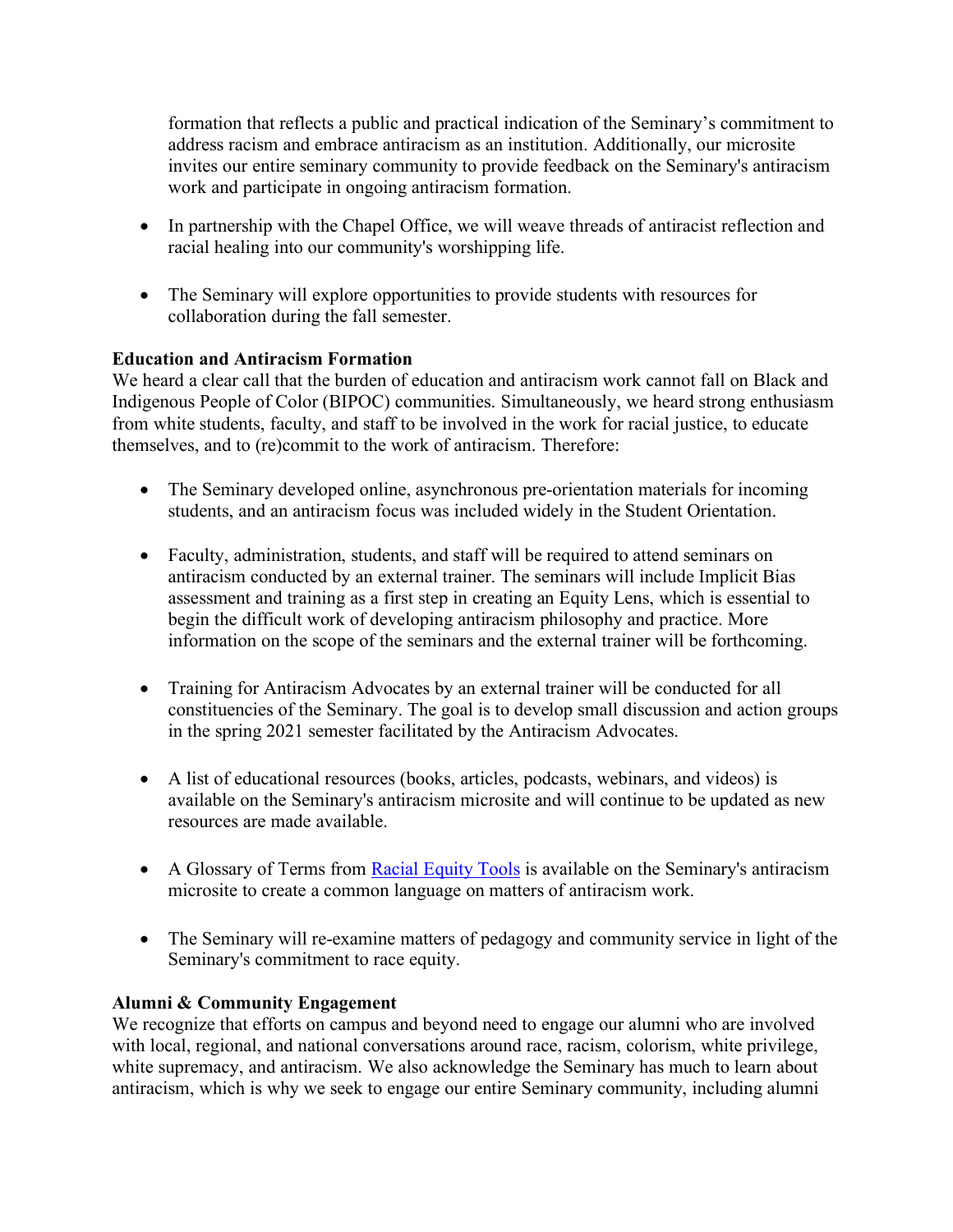and partners, in ongoing antiracism formation on and off our campus. To accomplish this, our immediate plans include the following:

- The Seminary is creating and sending an antiracism alumni survey with the help of the Alumni Association Executive Council that begins to identify: antiracism needs within various alumni contexts and ministries; antiracism resources, including potential partners and mentors for alumni and students; and stories related to racism and antiracism within our alumni community so that we may share some of those stories more broadly.
- Based on the feedback we receive from the microsite and survey, we will establish a formal alumni network that furthers the work of antiracism by collaborating with alumni and providing mentoring relationships among alumni and between alumni and students.

# **Accountability & Structure**

The work of antiracism requires us to be accountable to one another and the community. We commit to the following structures to enable this work and to provide transparency in our efforts:

- The Executive Council will be a key accountability mechanism for this action plan and will receive monthly updates on the commitments made in this plan.
- An Antiracism Formational Platform Implementation Team will be tasked by the Executive Council to coordinate the execution of this plan. The Rev. Dr. Victor Aloyo, Jr., Associate Dean for Institutional Diversity and Community Engagement, will lead this team. This newly formed group, which will be appointed this fall, will include diverse representation of faculty, students, and administrators.
- The Antiracism Formational Platform Implementation Team will provide periodic updates and receive insights and recommendations from:
	- 1. The Faculty Advisory Committee on Diversity is composed of students, faculty, and administration.
	- 2. The Student Government Association.
	- 3. The Implementation Team on the Historical Audit on Slavery.
- The Antiracism Formational Platform Implementation Team will provide periodic updates to the Seminary community on the steps outlined in this antiracism action plan.
- A semester report will be issued at the conclusion of the fall and spring semesters.
- The Antiracism Formational Platform Implementation Team will consider other goals, programs, and interventions as an outcome of the programmatic assessment tools established by the Antiracism Formational Platform Implementation Team in consultation with the external consultant.

I am grateful for the support, encouragement, and leadership of President Barnes throughout this process. The commitment of the Antiracism Task Force was exemplary, particularly during the